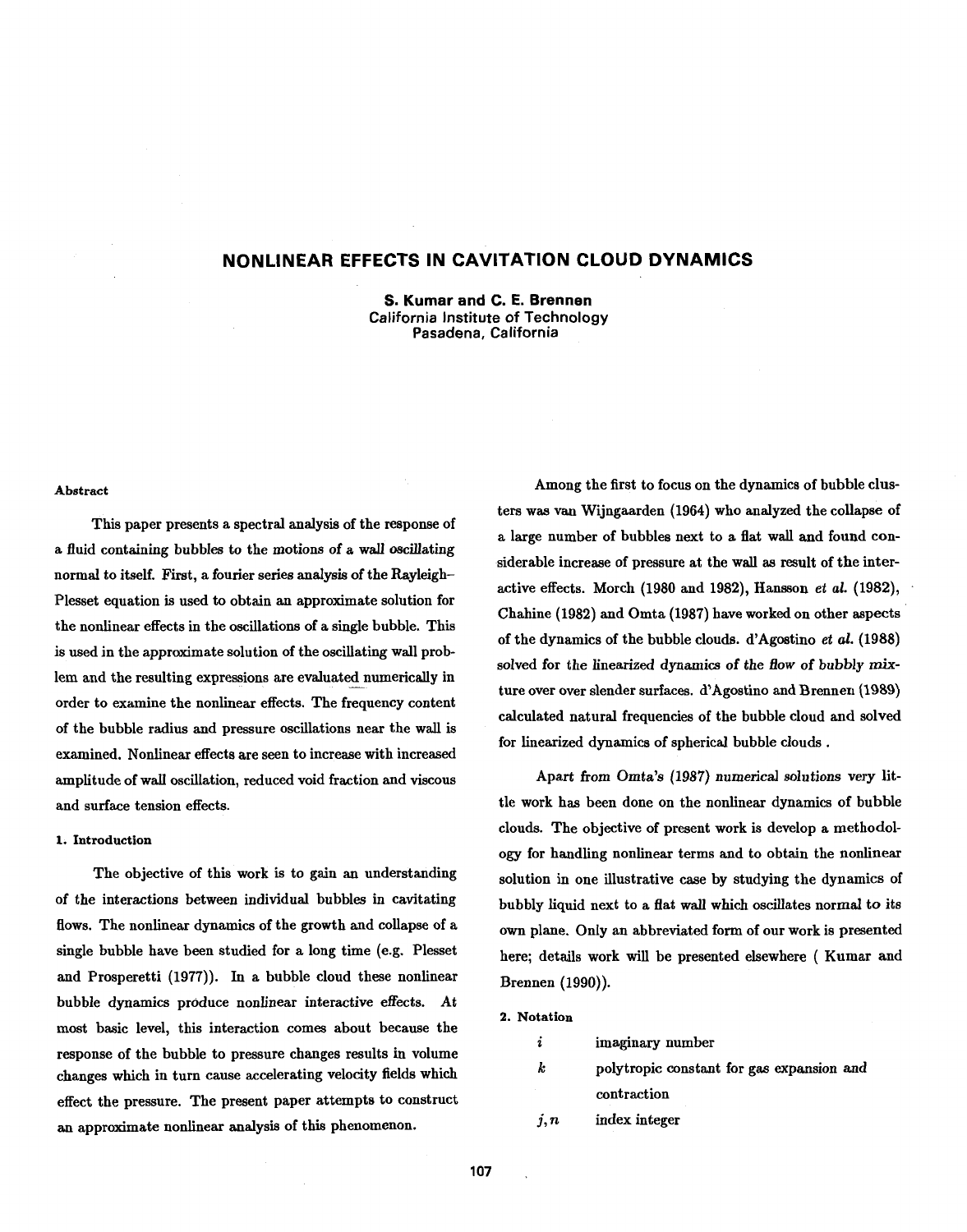| p                     | pressure in liquid flow field                    |
|-----------------------|--------------------------------------------------|
| $P_{go}$              | pressure of permanent gas in the bubble at       |
|                       | undisturbed condition                            |
| $P_n$                 | complex amplitude of pressure oscillation at     |
|                       | frequency $n\delta$                              |
| $P_{o}$               | reference pressure in the liquid                 |
| $P_{\rm u}$           | vapor pressure inside the bubble                 |
| $P_{\infty}$          | pressure at infinity                             |
| R                     | radius of the bubble                             |
| R.,                   | radius of the bubble in reference condition      |
| $R_n$                 | complex amplitude of radius oscillation at       |
|                       | frequency $n\delta$                              |
| S                     | surface tension of the liquid                    |
| t                     | time                                             |
| Т                     | Lagrangian time                                  |
| $\boldsymbol{u}$      | velocity in the liquid flow field                |
| $\mathbf r$           | Eulerian space coordinate normal to the wall     |
| х                     | Lagrangian space coordinate normal to the wall   |
| $X_n$                 | complex amplitude of wall oscillation at         |
|                       | frequency $n\delta$                              |
| $\alpha$ <sub>o</sub> | volume fraction of bubbly mixture at             |
|                       | reference condition                              |
| δ                     | increment in the frequency                       |
| γ                     | ratio of specific heats                          |
| $\boldsymbol{\nu}$    | kinematic viscosity                              |
| $\omega_b$            | natural frequency of the bubble in radians/sec   |
| $\omega_x$            | frequency of the wall oscillation in radians/sec |
| R                     | real part of complex quantity                    |
| $\pmb{\tau}$          | volume of the bubble                             |
| $\tau_n$              | complex amplitude of the bubble volume           |
|                       | oscillation at frequency $n\delta$               |
| $\tau_o$              | volume of the bubble at undisturbed condition    |
| ρ                     | density of the liquid                            |
|                       |                                                  |

density of the vapor in the bubble  $\rho_v$ 

## **3. Nonlinear Solution of the Rayleigh-Plesset Equation**

There exists a substantial body of literature on the nonlinear dynamics of single bubbles ( for example Eller and Flynn (1969), Prosperetti (1974) and Lauterborn (1976)); this has been reviewed by Plesset and Prosperetti (1977). In the present work it is necessary to construct the very simplest nonlinear solution of the Rayleigh-Plesset equation for a single

bubble. Later this will be used as a building block for the problem of many bubbles interacting in a flow. The bubble is assumed to be spherical and to contain water vapor and residual permanent gas. The bubble interior is assumed to be uniform with constant vapor pressure,  $P_v$ . The permanent gas in the bubble is assumed to behave polytropically with an index k between 1 and  $\gamma$  Plesset and Hsieh (1960)). The liquid compressibility is only included in the radiation damping which is accounted for by including it in effective viscosity in the bubble dynamics in the manner previously described by Devin (1959). With these assumptions the Rayleigh-Plesset equation describing the bubble dynamics becomes

$$
R\frac{D^2R}{Dt^2} + \frac{3}{2}\left(\frac{DR}{Dt}\right)^2 + \frac{4\nu}{R}\frac{DR}{Dt} + \frac{2S}{\rho R} = \frac{P_v(T_\infty) - P_\infty(t)}{\rho} + \frac{P_{go}}{\rho}\left(\frac{R_o}{R}\right)^{3k} \tag{1}
$$

In the present solution a fourier series expansion method is used and terms up to second order are retained in order to examine these corrections to the linear solution. The bubble radius,  $R(t)$  and the pressure at infinity,  $P_{\infty}(t)$  are expanded in the form

$$
R = R_o + \sum_{n=1}^{N} \Re\left(R_n e^{in\delta t}\right)
$$
 (2)

and

$$
\frac{P_{\infty}(t)}{\rho} = P_o + \sum_{n=1}^{N} \Re\left(P_n e^{in\delta t}\right)
$$
 (3)

where  $P_n$  and  $R_n$  are complex quantities and  $n\delta$ ,  $n = 1, N$  represents the discretization of the frequency domain. These are substituted into equation (1) and all terms of third or higher order in  $R_n/R_o$  are neglected in order to extract the simplest nonlinear effects. Finally, coefficients of *ein6t* on both sides of the simplified equation are equated. This yields following equation for  $P_n$  and  $R_n$ .

$$
\frac{P_n}{\omega_b^2 R_o^2} = \Lambda \frac{R_n}{R_o} + \sum_{j=1}^{n-1} \beta_1(n,j) \frac{R_j}{R_o} \frac{R_{n-j}}{R_o} + \sum_{j=1}^{N-n} \beta_2(n,j) \frac{\overline{R}_j}{R_o} \frac{R_{n+j}}{R_o}
$$
(4)

where the bubble natural frequency,  $\omega_b$  is given by  $\omega_b$  =  $(3kP_{g0}/\rho R_o^2 - 2S/\rho R_o^3)^{1/2}$  and  $\Lambda$ ,  $\beta_1(n,j)$  and  $\beta_2(n,j)$  are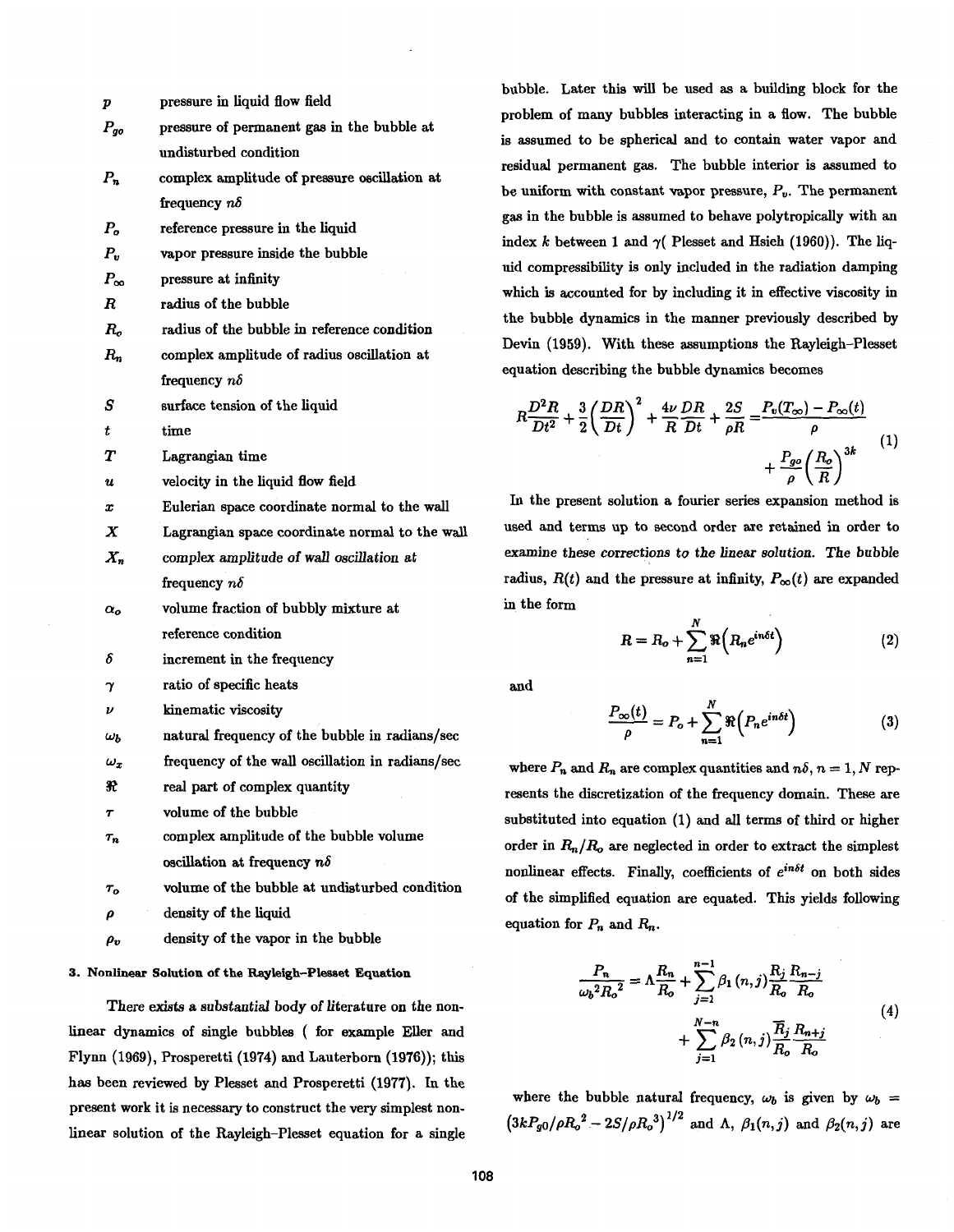$$
\Lambda = \frac{n^2 \delta^2}{\omega_b^2} - 1 - i \frac{n \delta}{\omega_b} \frac{4\nu}{\omega_b R_o^2}
$$
 (5)

$$
\beta_1(n,j) = \frac{3k+1}{4} + \frac{3k-1}{2} \frac{S}{\rho \omega_b^2 R_o^3} + \frac{1}{2} \frac{\delta^2}{\omega_b^2} (n-j) \left( n + \frac{j}{2} \right) + i \frac{2\nu}{\omega_b R_o^2} \frac{\delta}{\omega_b} (n-j) \tag{6}
$$

$$
\beta_2(n,j) = \frac{3k+1}{2} + (3k-1)\frac{S}{\rho\omega_b^2 R_o^3} + \frac{1}{2}\frac{\delta^2}{\omega_b^2} (n^2 - nj - j^2) + i\frac{2\nu}{\omega_b R_o^2} \frac{n\delta}{\omega_b}
$$
\n(7)

Note that the pressure perturbations,  $P_n$  occur in above analysis only in linear form and thus can be large without introducing error in the solution. However, the analysis is valid only for  $R_n/R_o \ll 1$ . This defines the extent of the weak nonlinear effects which are examined here and indirectly implies an upper limit on the magnitude of  $P_n/\omega_b^2 R_o^2$ . These solutions were compared with numerical solutions of the complete Rayleigh-Plesset equation and were found to work well in predicting the amplitude of Rn/Ro ( Kumar and Brennen **(1990)).** Obviously, more accurate nonlinear solutions than the one described above exist and have been expounded in the literature. The value of present solution lies in its simplicity and the feasibility of incorporating it in an analysis of the collective response of a cloud of bubbles.

### **4. Nonlinear flat wall solution**

The specific problem addressed in this paper is shown schematically in Figure 1. Liquid containing bubbles is bounded by a flat wall which oscillates in a direction normal to itself at a given frequency,  $\omega_x$ . The resulting flow is assumed to be function only of  $x$  and  $t$ . The approximations and assumptions involved in the solution of this problem are the same as those employed in the earlier work of d'Agostino et *al.* **(1988)**  and d'Agostino and Brennen (1989). The bubbles are **each**  assumed to be governed by the Rayleigh-Plesset equation (1) involving the local pressure  $p(x, t)$  and the mixture is assumed to follow space averaged continuity and momentum equations. The solution to this problem is obtained in Lagrangian coordi-<br>The two equations  $(4)$  and  $(11)$  which connect  $P_n(X)$  and



**Figure** 1: Schematic of the Oscillating **Wall** Problem.

sought, the relationship between Lagrangian and Eulerian **co**ordinates,  $X$  and  $x$ , is written in the form

$$
x = X + \sum_{n=1}^{N} \Re\left(X_n(X)e^{in\delta T}\right) \tag{8}
$$

and the bubble volume,  $\tau$ , and pressure,  $P$ , are expressed by the expansions

$$
\tau = \tau_o + \sum_{n=1}^{N} \Re\left(\tau_n(X)e^{in\delta T}\right)
$$
 (9)

and

$$
\frac{P}{\rho} = P_o + \sum_{n=1}^{N} \Re\left(P_n(X)e^{in\delta T}\right)
$$
\n(10)

These are substituted into governing equations and coefficients of  $e^{in\delta T}$  are equated. After simplification we obtain

$$
\frac{d^2\left(P_n/\omega_b{}^2R_o{}^2\right)}{d\left(x/R_o\right)^2} = 3\alpha_o\left(1-\alpha_o\right)\left(\frac{n\delta}{\omega_b}\right)^2\frac{R_n}{R_o} + f_{n1}\left(X\right) \quad (11)
$$

where  $f_{n1}(X)$  is defined by

$$
f_{n1}(X) = 3\alpha_o (1 - \alpha_o) \left(\frac{n\delta}{\omega_b}\right)^2 \begin{bmatrix} \sum_{j=1}^{n-1} \left(\frac{1}{2} + \frac{3\alpha_o (2j - n)}{2n}\right) \\ \frac{R_j}{R_o} \frac{R_{n-j}}{R_o} + \sum_{j=1}^{N-n} \frac{\overline{R_j}}{R_o} \frac{R_{n+j}}{R_o} \end{bmatrix}
$$
(12)

nates, X and T. Consistent with the structure of the solution  $R_n(X)$  may be solved (see Kumar and Brennen (1989)) to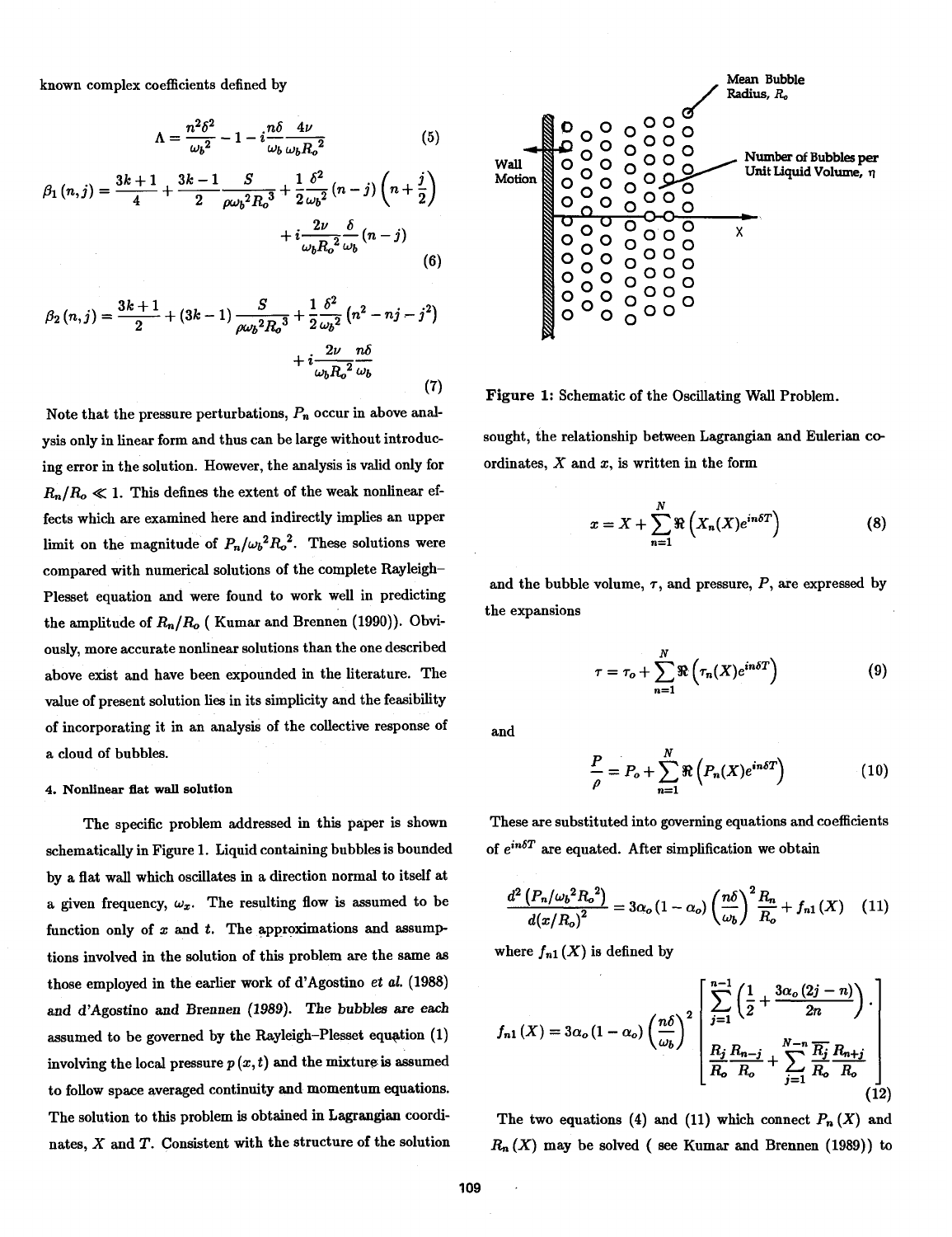yield the following implicit relation between the coefficients.

$$
-\frac{\lambda_{n}}{3\alpha_{o}}\frac{X_{n}(0)}{R_{o}}=S_{n}+\sum_{j=1}^{n-1}\beta_{5}(n,j)S_{j}S_{n-j}+\sum_{j=1}^{N-n}\beta_{6}(n,j)\overline{S_{j}}S_{n+j}
$$
\n(13)

where  $X_n(0)/R_o$  is the ratio for the wall amplitude to the mean bubble radius. Here  $\lambda_n$ ,  $\beta_5(n, j)$ ,  $\beta_6(n, j)$  are defined as

$$
\lambda_n^2 = 3\alpha_o \left(1 - \alpha_o\right) \left(\frac{n\delta}{\omega_b}\right)^2 / \Lambda \tag{14}
$$

$$
\beta_5(n,j) = \frac{\lambda_n \left(\lambda_j + \lambda_{n-j}\right)}{\left(\lambda_j + \lambda_{n-j}\right)^2 - \lambda_n^2} \left[\frac{1}{2} + 3\alpha_o \frac{(2j-n)}{2n} - \beta_1(n,j)/\Lambda\right] \tag{15}
$$

$$
\beta_6(n,j) = \frac{\lambda_n \left( \overline{\lambda_j} + \lambda_{n+j} \right)}{\left( \overline{\lambda_j} + \lambda_{n+j} \right)^2 - \lambda_n^2} \left[ 1 - \beta_2(n,j) / \Lambda \right] \tag{16}
$$

The radius coefficient functions,  $R_n(X)/R_o$  are given by

$$
\frac{R_n}{R_o} = \left[Q_n e^{-\lambda_n X/R_o} + f_{n3}(X) - f_{n2}(X)\right] / \Lambda \qquad (17)
$$

and the pressure coefficient functions,  $P_n(X) / \omega_b^2 R_o^2$  are given by

$$
\frac{P_n}{\omega_b^2 R_o^2} = Q_n e^{-\lambda_n X/R_o} + f_{n3}(X)
$$
 (18) effect

where

$$
f_{n2}(X) = \sum_{j=1}^{n-1} \beta_1(n,j) \frac{R_j R_{n-j}}{R_o R_o} + \sum_{j=1}^{N-n} \beta_2(n,j) \frac{\overline{R_j} R_{n+j}}{R_o R_o} \tag{19}
$$

$$
f_{n3}(X) = \begin{bmatrix} \sum_{j=1}^{n-1} \beta_3(n,j) S_j S_{n-j} e^{-(\lambda_j + \lambda_{n-j})X/R_o} \\ + \sum_{j=1}^{N-n} \beta_4(n,j) \overline{S_j} S_{n+j} e^{-(\overline{\lambda_j} + \lambda_{n+j})X/R_o} \end{bmatrix}
$$
(20)

$$
Q_n = S_n \Lambda \tag{21}
$$

$$
\beta_3(n,j) = \frac{\lambda_n^2}{\left(\lambda_j + \lambda_{n-j}\right)^2 - \lambda_n^2} \left[ \Lambda \left( \frac{1}{2} + 3\alpha_o \frac{(2j-n)}{2n} \right) - \beta_1(n,j) \right]
$$
(22)

$$
\beta_4(n,j) = \frac{\lambda_n^2}{\left(\overline{\lambda_j} + \lambda_{n+j}\right)^2 - \lambda_n^2} [\Lambda - \beta_2(n,j)] \tag{23}
$$

This completes the solution for a given fluid and given bubble properties.

## **5. Results and Discussion**

For a given wall amplitude to bubble radius ratio,  $X_n(0)/R_o$ 

# **Table I:** Fluid and Bubble Parameters for the examples presented. These data are for water at 20' *C*

| Data Set    | $R_o$    | $P_{go}$ | $k$ | $\nu/\omega_b R_o^2$ | $S/\rho\omega_b^2 R_o^3$ |
|-------------|----------|----------|-----|----------------------|--------------------------|
| ( $\mu m$ ) | ( $Pa$ ) |          |     |                      |                          |
| I           | 20       | 14680    | 1   | 0.01                 | 0.10                     |
| II          | 20       | 106326   | 1   | 0.0028               | 0.0118                   |

and given bubble properties the equation (13) is solved for  $S_n$ (or  $R_n/R_o$  at the wall) using a Newton-Raphson procedure. Then  $P_n/\omega_b^2 R_o^2$  at the wall is calculated using equation (18).

It is obvious from an examination of the structure of equations that the results are independent of the way the frequency domain is discretized, or in other words the parameter  $\delta$ . Also, it is seen from the computation that both  $P_n/\omega_b^2 R_o^2$  and  $R_n/R_o$  appear only at harmonics of the frequency of the wall oscillation,  $\omega_x$ . Thus the software may be written so as to evaluate only the harmonics of nonzero amplitude. For the purpose of demonstrating the nonlinear effects, we choose to vary the wall oscillation frequency from  $\omega_b/100$  to  $2\omega_b$  and the resulting magnitudes of the harmonics  $P_n/\omega_b^2 R_o^2$  and  $R_n/R_o$  at the wall are plotted as functions of the nondimensionalized frequency  $n\delta/\omega_b$ . Data for the two sets of values of the viscous parameter,  $\nu/\omega_b R_o^2$  and the surface tension parameter,  $S/\omega_b^2 R_o^3$  listed in Table 1 will be presented. Data set I provides a convenient reference case in which, in addition the mean void fraction,  $\alpha_o$  is taken to be 0.02 and the amplitude of wall oscillation,  $X_n(0)/R_o$  is taken to be 0.03. Data set I1 is used to examine the effect of varying the viscous and surface tension parameters. The effects of varying  $\alpha_o$  and  $X_n(0)/R_o$  on the results will also be examined.

Results for the reference case are presented in Figure 2. The lines labelled [I] are the magnitudes of the response at the fundamental forcing frequency so that, in this case, the abscissa represents  $\omega_x/\omega_b$ . The lines labelled [2] represent the magnitudes of the response at twice the forcing frequency; and in this case abscissa, represents  $2\omega_x/\omega_b$ . And so on for the lines labelled [3], [4] and [5] which represent the response at the third, fourth and fifth harmonics of the forcing frequency. For all the lines magnitudes are plotted against the actual reduced frequency,  $\omega/\omega_b$ , at which they occur. In this figure we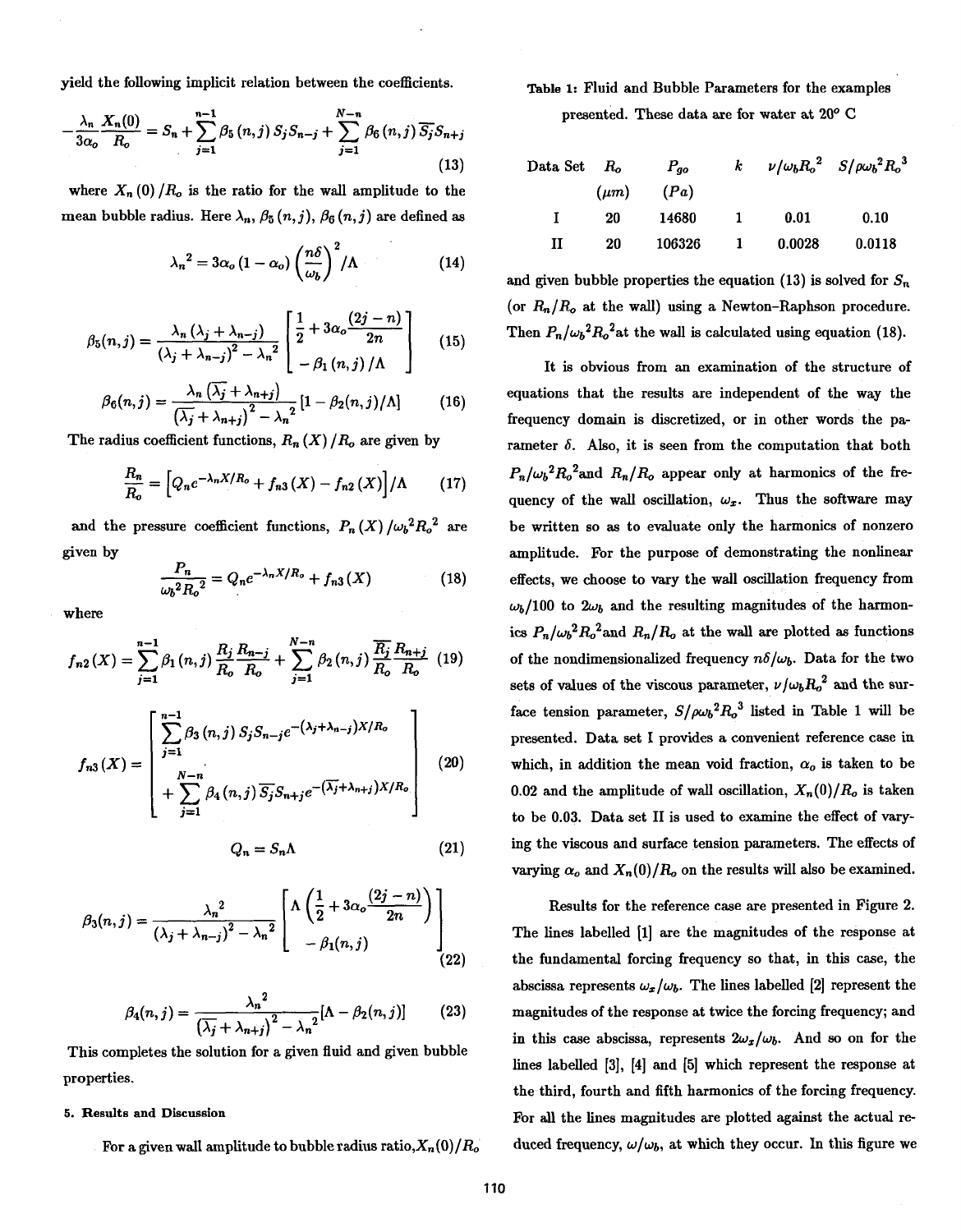

**Figure 2:** The frequency response of the bubbly cloud;  $|R_n|/R_o$ and  $|P_n|/\omega_b^2 R_o^2$  are plotted against the frequency ratio,  $n\delta/\omega_b$ for the first five harmonics. The parameters:  $X_n(0)/R_o = 0.03$ ,  $\alpha_o = 0.02$  and  $\nu/\omega_b R_o^2$  and  $S/\rho \omega_b^2 R_o^3$  are as in data set I.

have presented the results for harmonics up to fifth order. In viewing these results it should be recognised that those harmonics with magnitudes below a certain level are of dubious significance since higher order nonlinearities would, in **all** likelihood, markedly alter those results.

The first point to note is that the response rapidly decays at higher harmonics. For the purpose of discussion of the results a frequency at which the response is a maximum will be called an enhancement frequency and a frequency at which the response is a minimum will be called a suppression frequency. From the Figure *2,* it can be seen that the dominant enhancement frequency for bubble radius oscillations at the wall is  $\omega_b$ . Furthermore, harmonics of all orders have a suppression frequency of approximately  $3\omega_b$  though the reasons for this are not clear. It can also be seen that the higher harmonics of radius oscillations have other enhancement and suppression frequencies.

In contrast to the radius oscillations, **all** of the harmonics of the pressure have suppression frequencies close to  $\omega_b$ . The



**Figure 3:** The effect of variation in  $\nu/\omega_b R_o^2$  and  $S/\rho \omega_b^2 R_o^3$ on the fundamental harmonic;  $|R_n|/R_o$  and  $|P_n|/\omega_b^2 R_o^2$  for the fundamental harmonic are plotted against the frequency ratio,  $n\delta/\omega_b$ . The parameters:  $X_n(0)/R_o = 0.03$ ,  $\alpha_o = 0.02$ and  $\nu/\omega_b R_o^2$  and  $S/\rho \omega_b^2 R_o^3$  are as in data sets I and II.

suppression in the fundamental harmonic at  $\omega_b$  is also predicted by the linear solution. It can be seen that the dominant second harmonic occurs at approximately  $2\omega_b$  and the dominant third harmonic at approximately  $3\omega_b$ . The fundamental in the pressure oscillation reaches a minimum at approximately  $\omega_b$  and then increases linearly with frequency. Thus the pressure response is dominated by the fundamental and the second harmonic at  $2\omega_b$ . High pressure response at the second harmonic is the main result obtained from nonlinear analysis. This can be explained as follows. When the wall is oscillated close to  $\omega_b$  the bubble volume response is sufficiently large to cause significant accelerations in the fluid. Thus high pressure fluctuations can be expected. This takes the form of a substantial pressure oscillation at the second harmonic,  $2\omega_b$ .

The effect of changing the viscous and the surface tension parameters whiie all other parameters remain unchanged is illustrated in Figure *3* which presents a comparison between the results for the data set I1 and the earlier results for the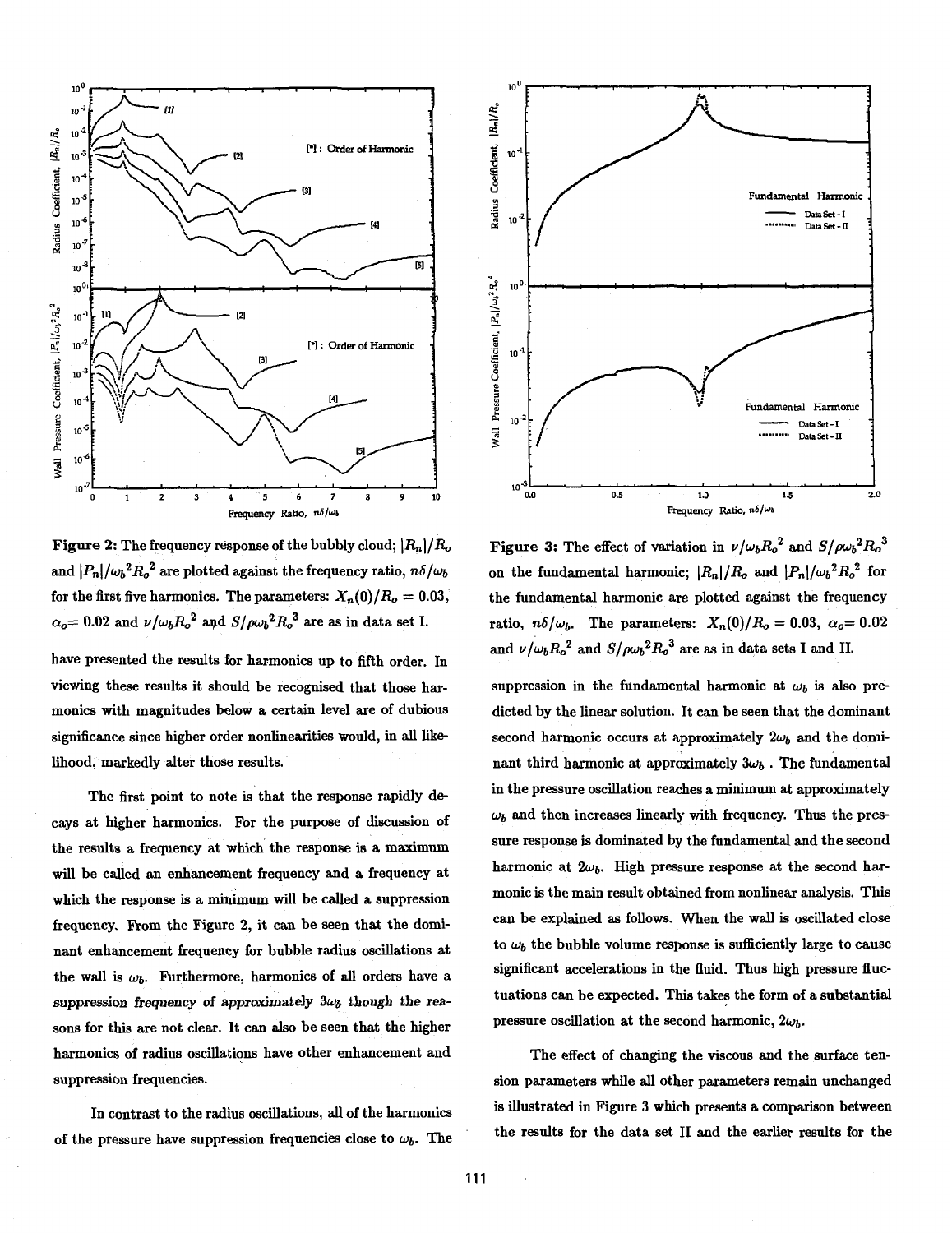

Figure 4: The effect of change in the void fraction,  $\alpha_o$  on the fundamental harmonic;  $|R_n|/R_o$  and  $|P_n|/\omega_b^2 R_o^2$  for the fundamental harmonic are plotted against the frequency ratio,  $n\delta/\omega_b$ . The parameters:  $X_n(0)/R_o = 0.03$  and  $\nu/\omega_b R_o^2$  and  $S/\rho\omega_b^2R_o^3$  values are as in data set I. Values of the void fraction,  $\alpha_o$ , of 0.005, 0.020 and 0.100 are used.

data set I. Higher viscous and surface tension parameters tend to inhibit the bubble oscillations. Hence the results for the data set **I1** exhibit sharper peaks and troughs in the response curves. Otherwise the basic form of the response is very similar for the two sets of data with only minor differences in enhancement and suppression frequencies due to differences in the levels of nonlinearity. Two additional features of the results presented in Figure *3* deserve special attention. First, note that the stronger nonlinearity present at the enhancement frequency for the data set **I1** has resulted in splitting into two adjacent enhancement frequencies. This is exemplified in Figure 3 by the response in the radius oscillation at the fundamental frequency. It also occurs in the second, third and fifth harmonics of pressure, A different kind of frequency splitting occurs where a suppression frequency splits into a suppression frequency and an enhancement frequency. This can be seen in the fundamental component of pressure oscillation near the



Figure 5: The effect of change in the amplitude of wall oscillation,  $X_n(0)/R_o$  on the fundamental harmonic;  $|R_n|/R_o$  and  $|P_n|/\omega_b^2 R_o^2$  for the fundamental harmonic are plotted against the frequency ratio,  $n\delta/\omega_b$ . The parameters:  $\alpha_o = 0.02$  and  $\nu/\omega_b R_o^2$  and  $S/\rho \omega_b^2 R_o^3$  values are as in data set I.  $X_n(0)/R_o$ values of 0.01, 0.03 **and** 0.06 are used.

frequency ratio of 1.

Next the effect of varying the void fraction is demonstrated in Figure 4 where data for void fraction values of 0.005, 0.020 and 0.100 are compared. Note that the main features of the results, namely the enhancement and suppression frequencies remain almost the same. However, the nonlinear response is enhanced as the void fraction is reduced. This dependence can be predicted from the linear solution in which both the radius and the pressure are given by terms multiplied by the factor  $[(1 - \alpha_o)/3\alpha_o]^{1/2}$ . The denominator clearly represents the primary influence of void fraction on the results. With increased level of nonlinearity, the frequency splitting phenomena, described earlier, are observed. Also, the first enhancement frequency in the radius oscillations increases slightly with **an** increased level of nonlinearity. Similarly,the first suppression frequency for pressure oscillations decreases slightly with **an** increased level of nonlinearity. This also occurs in the higher